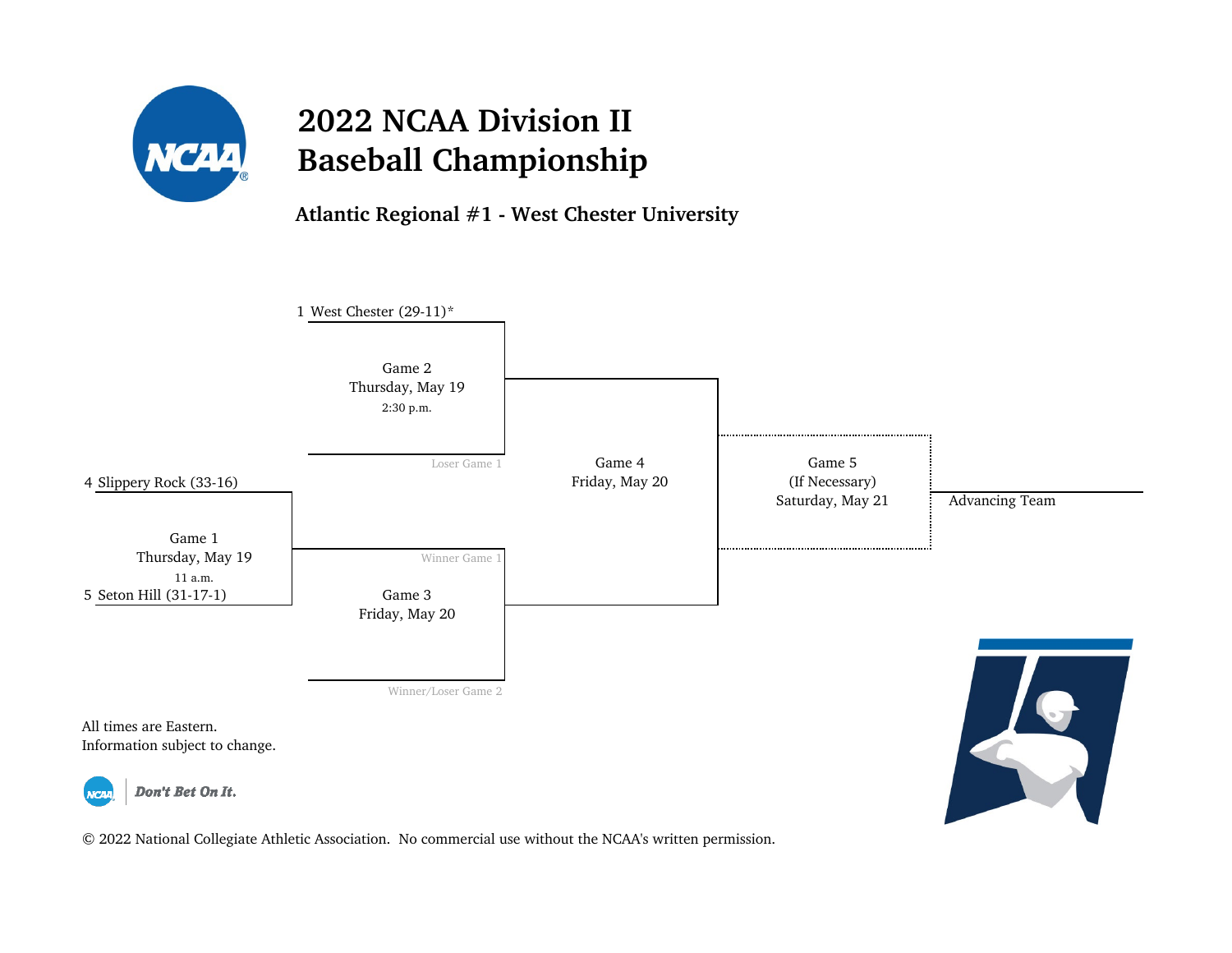

**Atlantic Regional #2 - Millersville University**

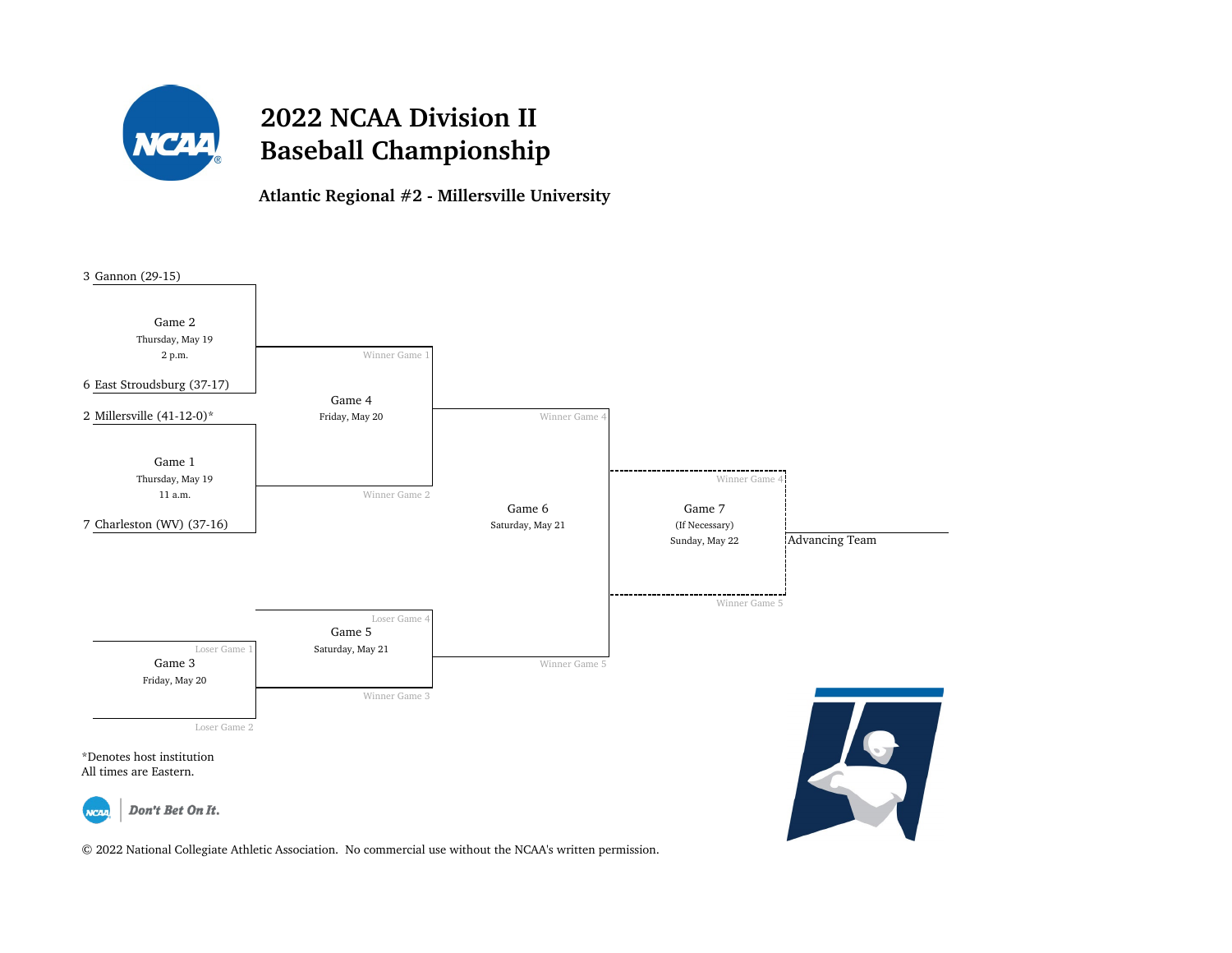

**Central Regional #1 - University of Central Missouri**

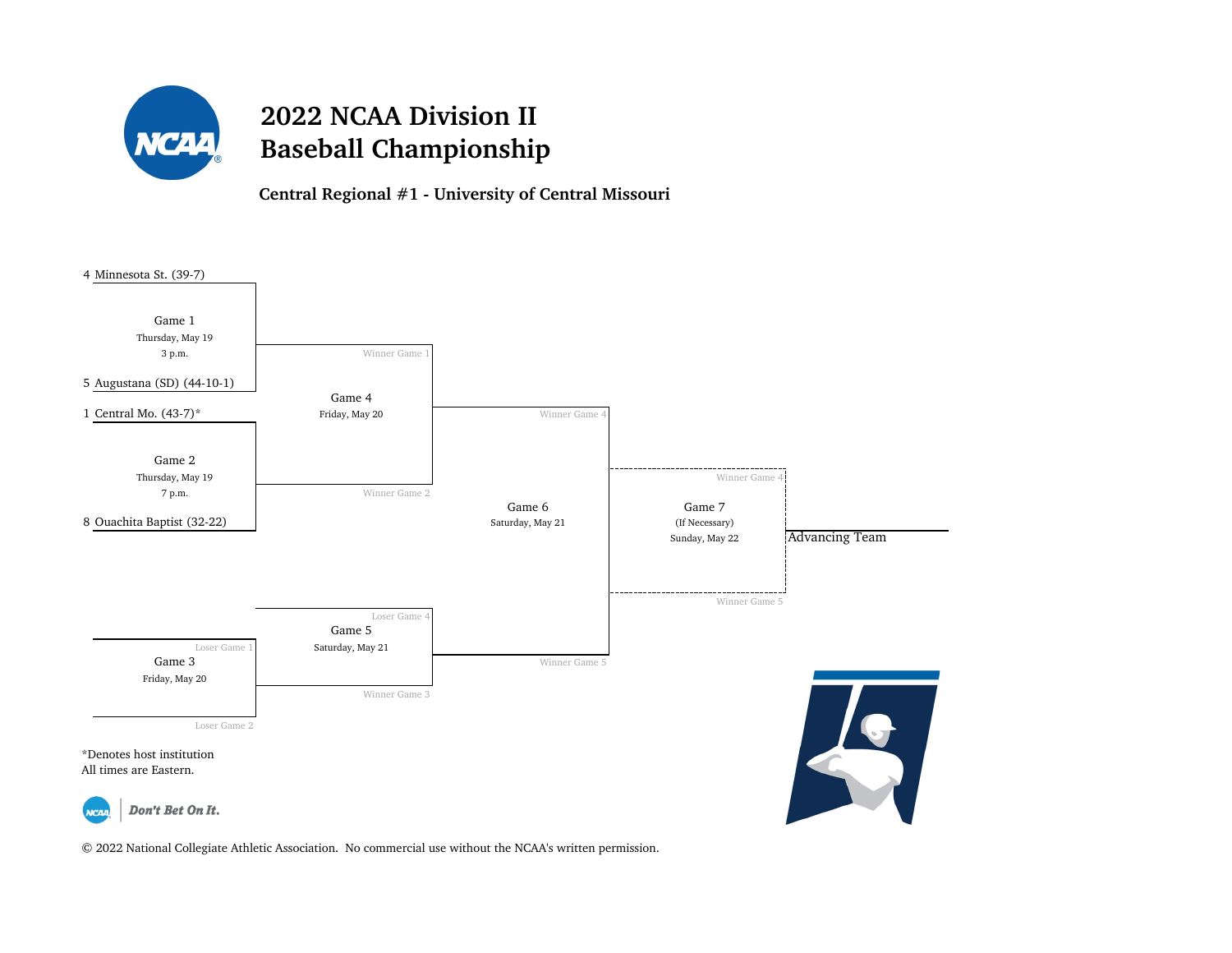

**Central Regional #2 - Southern Arkansas University**

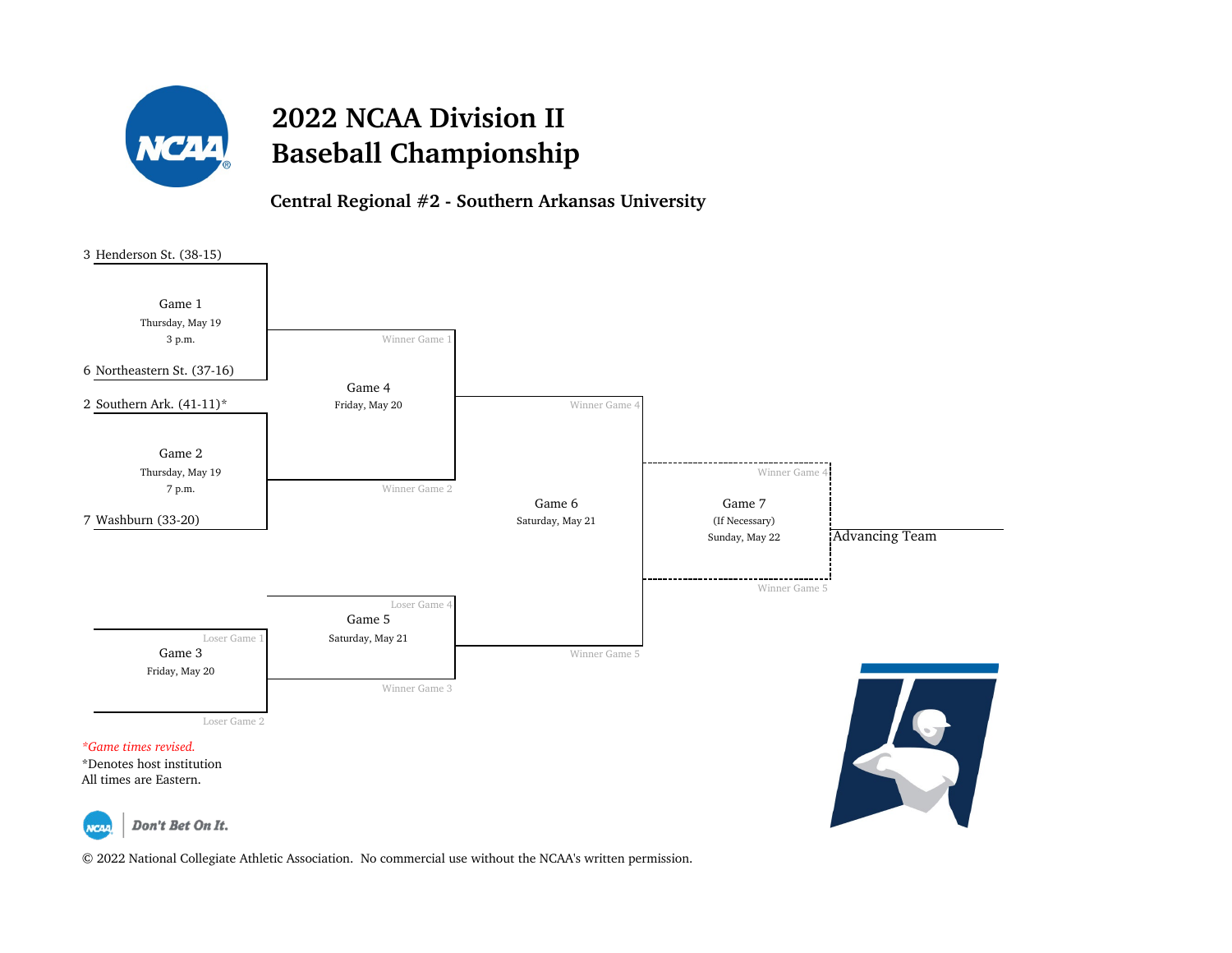

**East Regional #1 - Wilmington University (DE)**

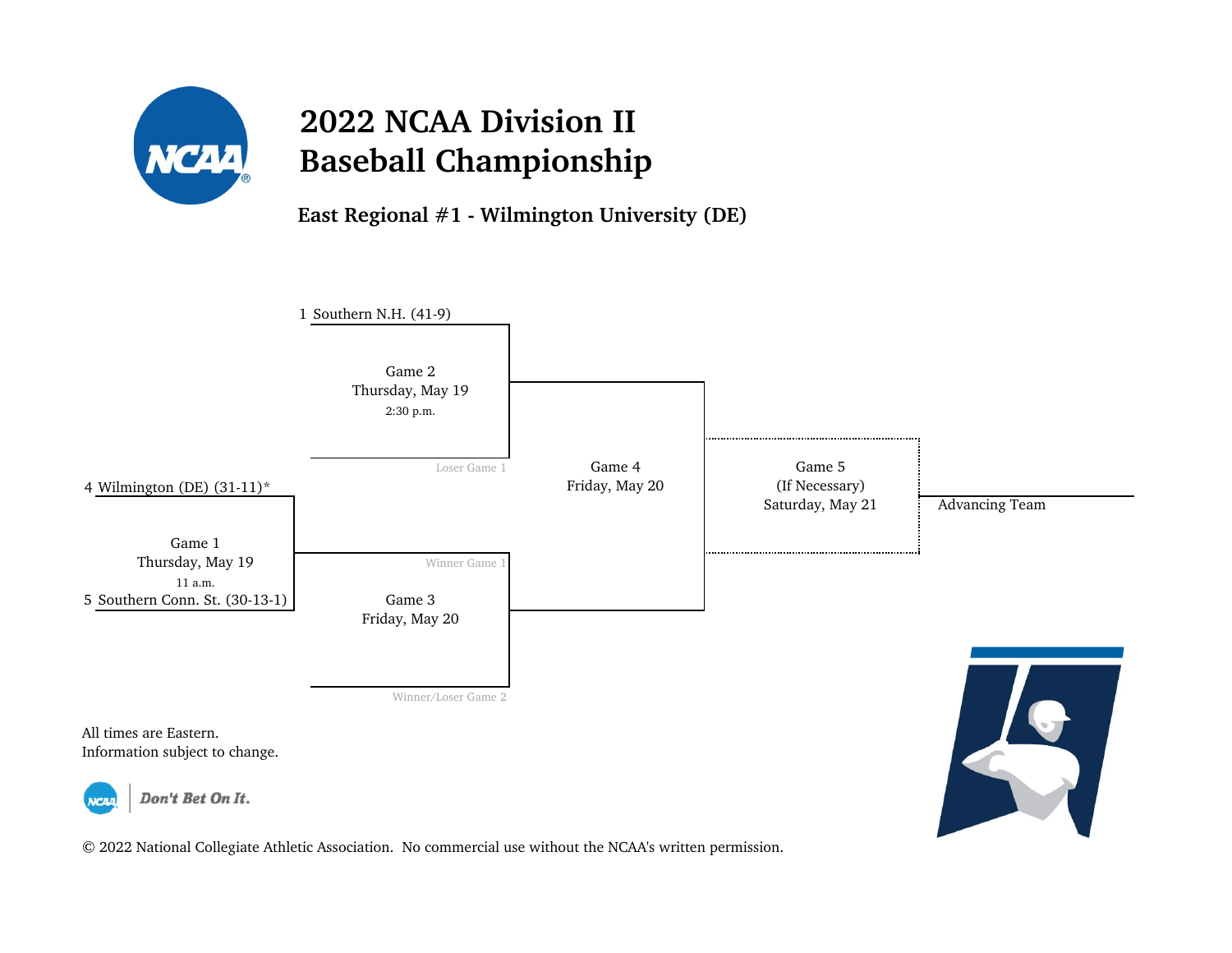

**East Regional #2 - Molloy College**

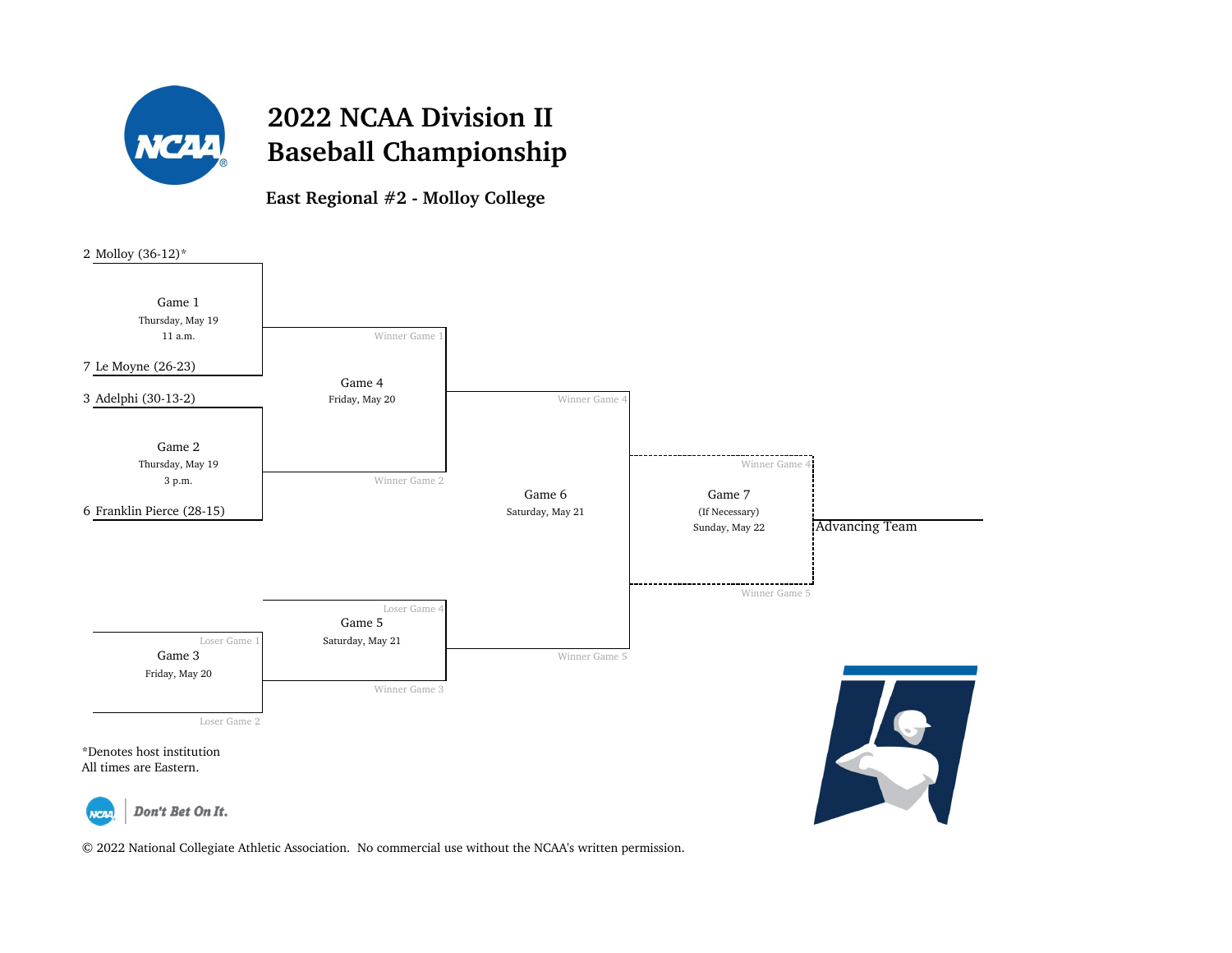

**Midwest Regional #1 - Davenport University**

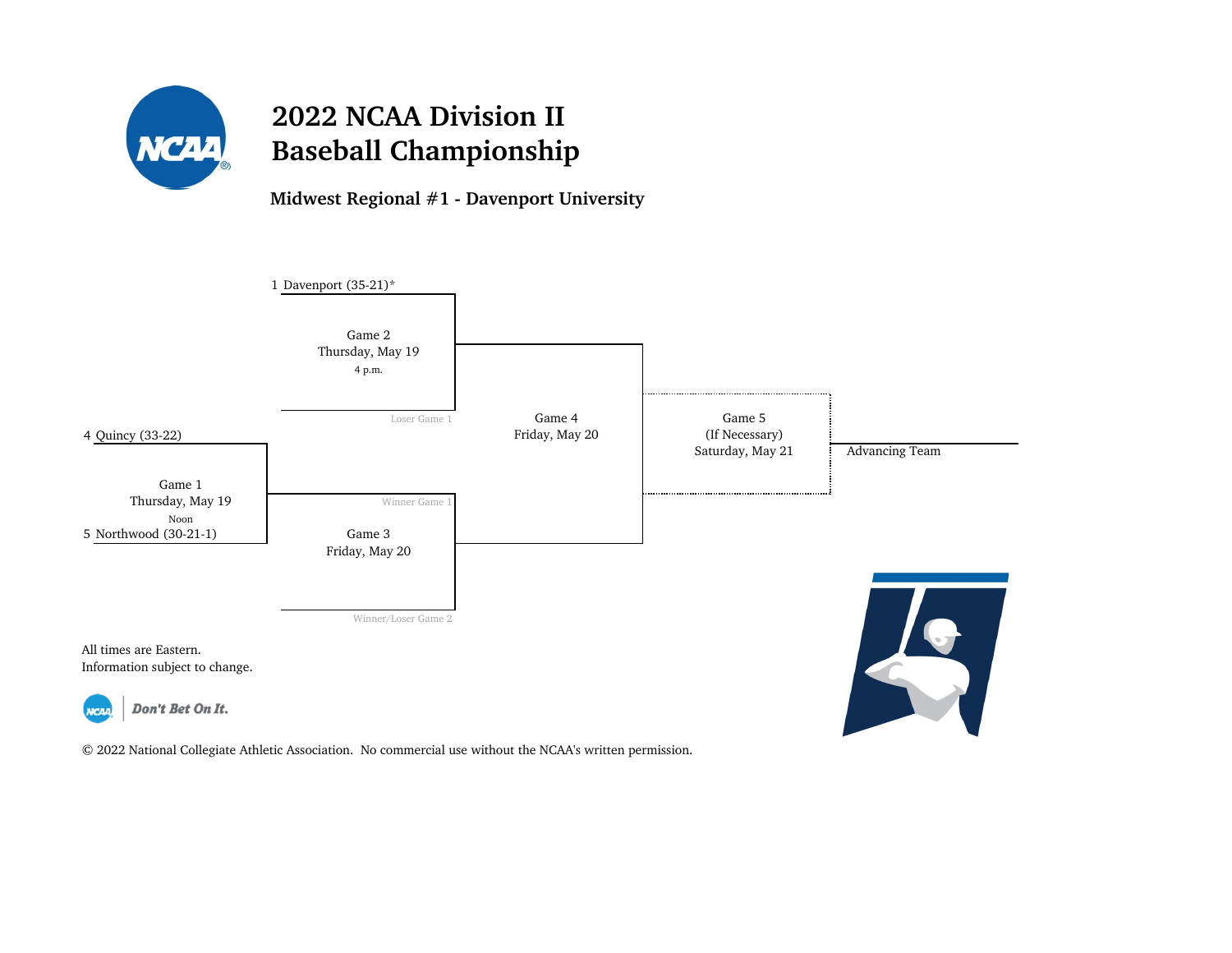

**Midwest Regional #2 - Wayne State University (MI)**

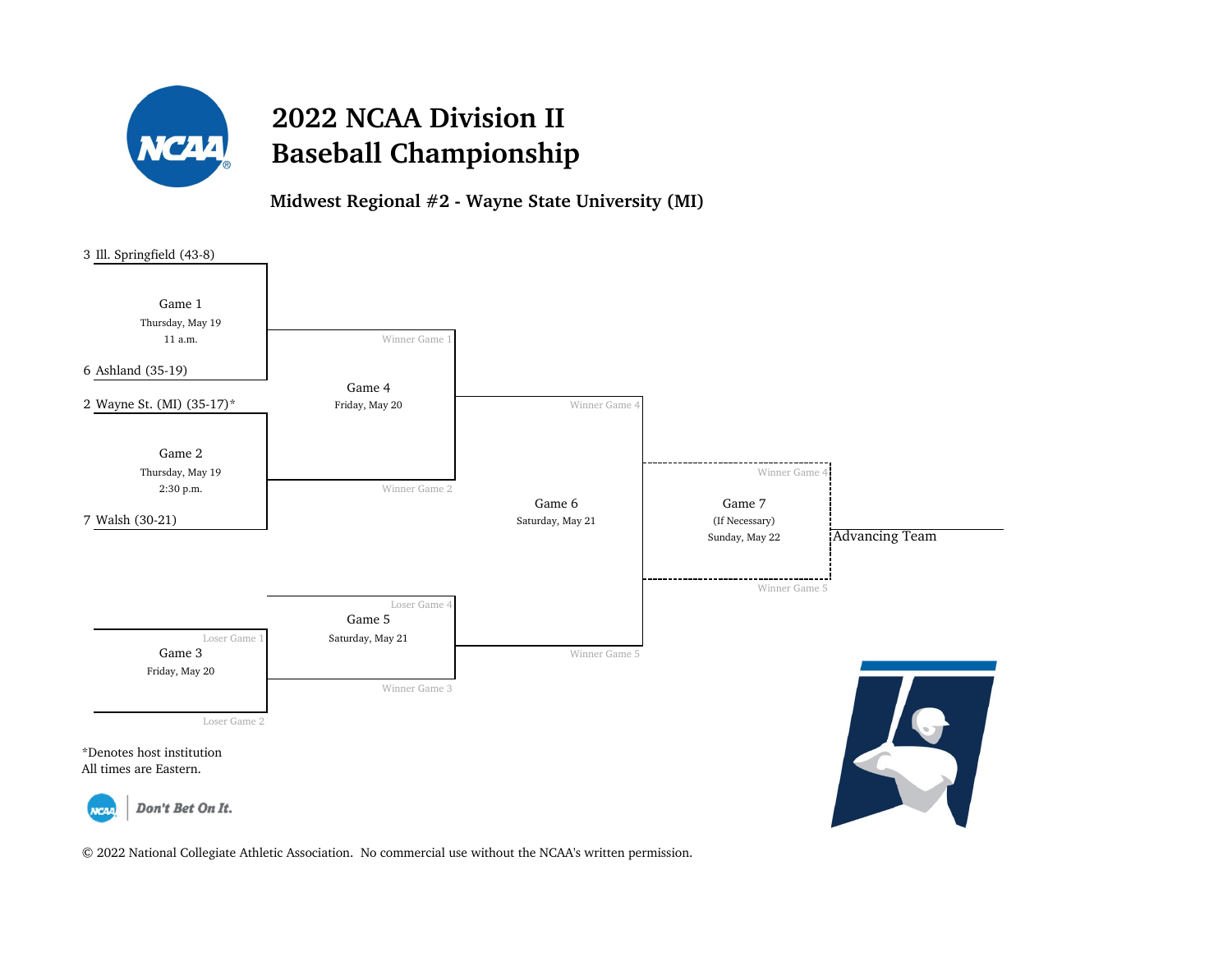

#### **South Regional #1 - University of Tampa**

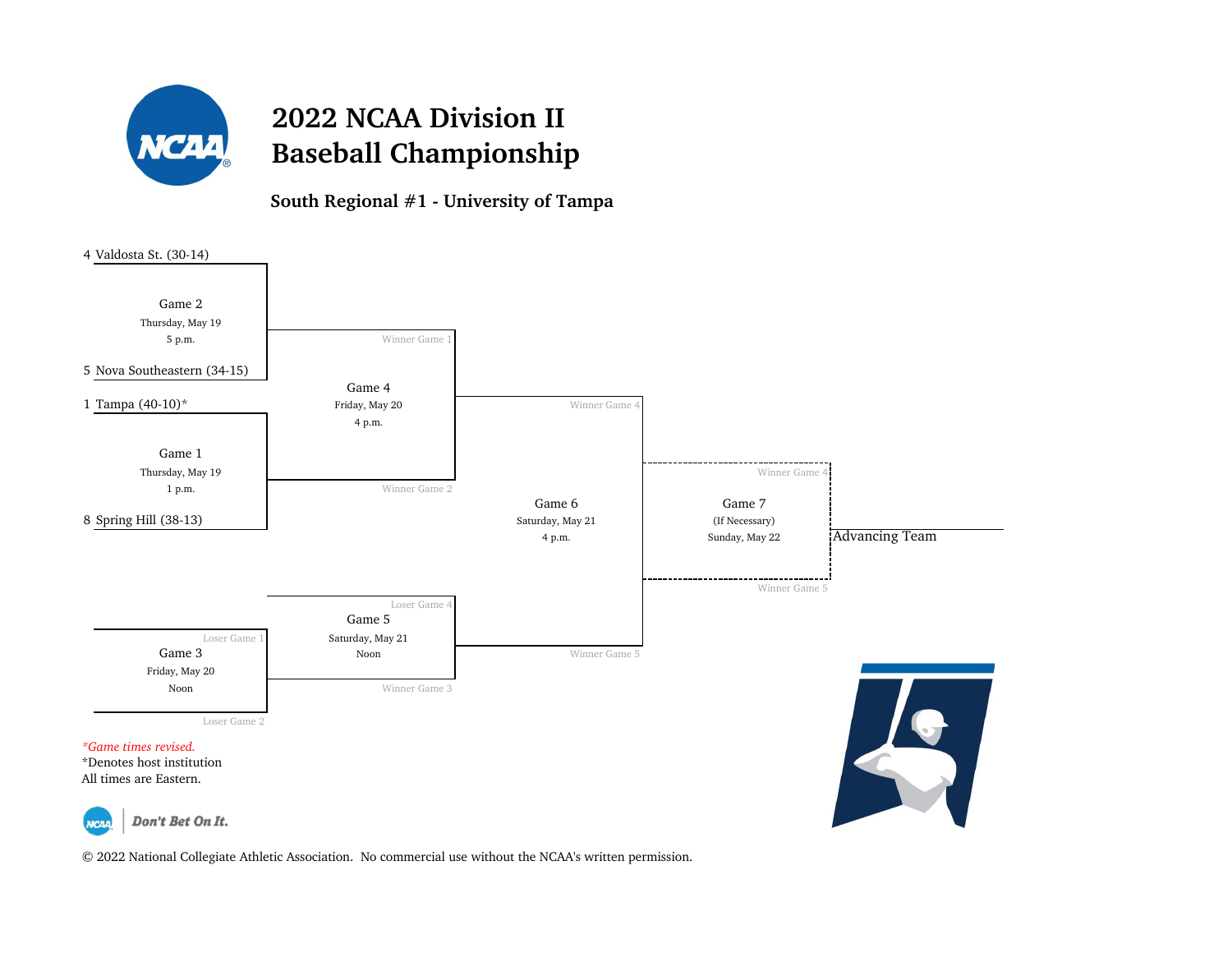

**South Regional #2 - Saint Leo University**

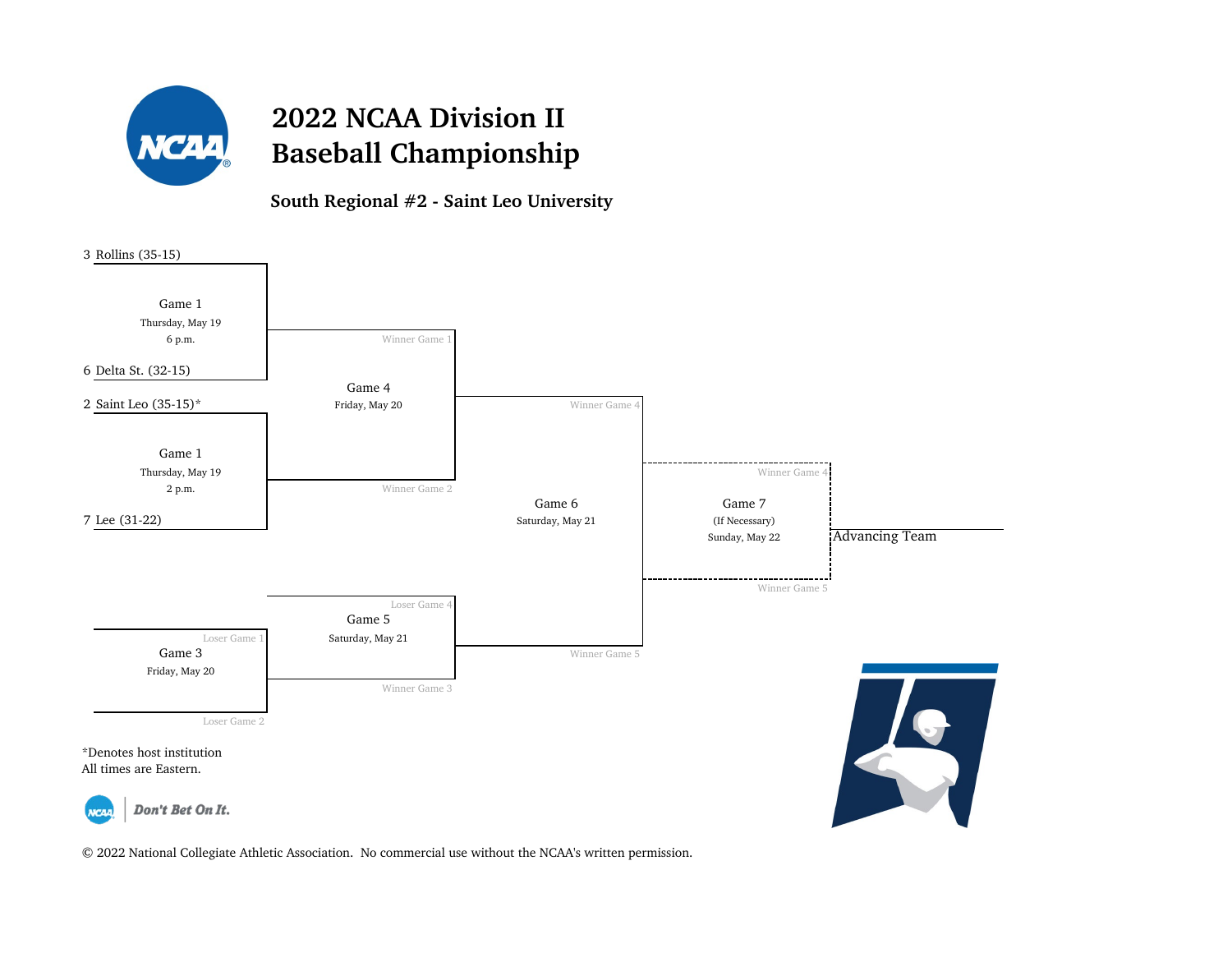

**Southeast Regional #1 - North Greenville University**

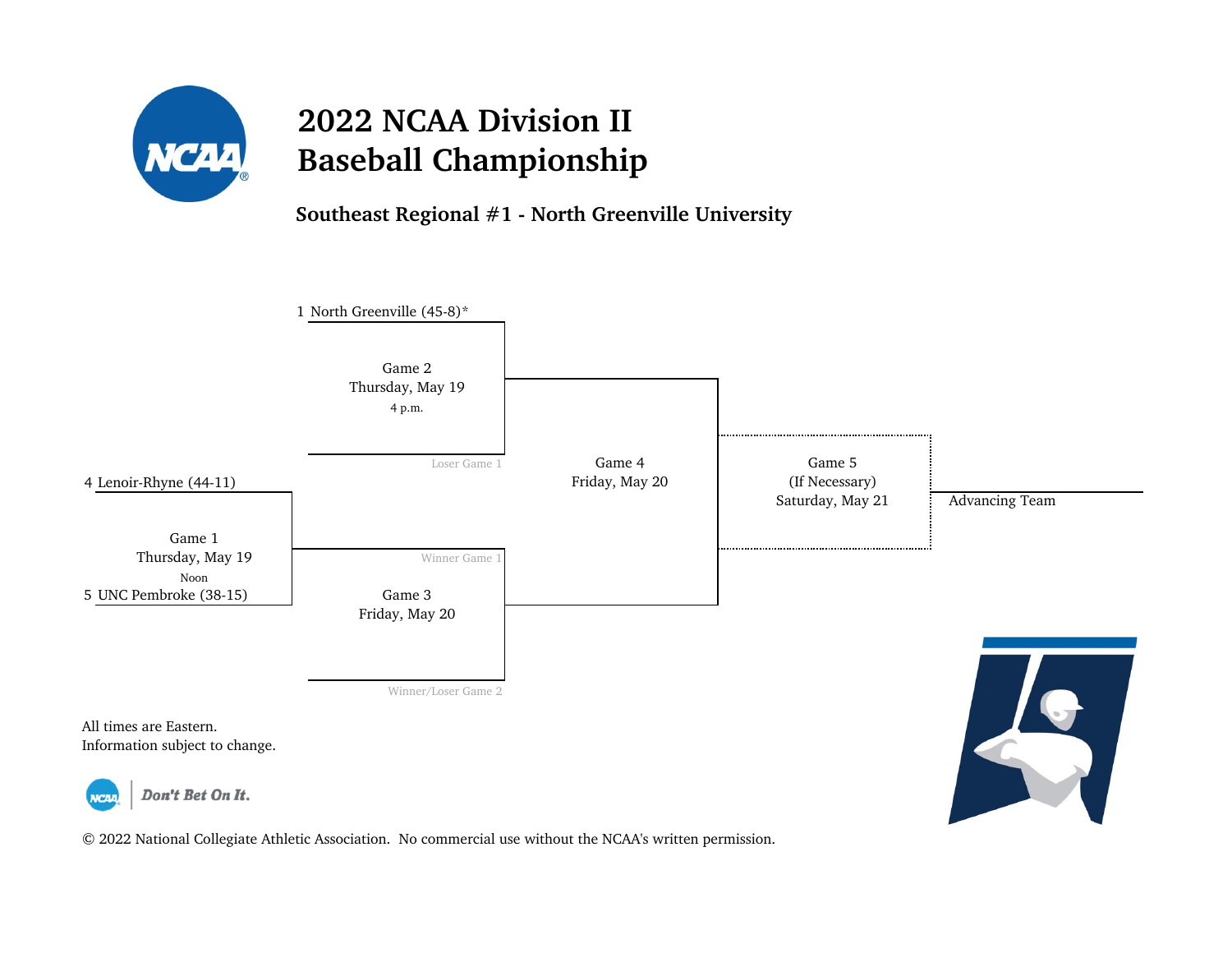

**Southeast Regional #2 - Wingate University**

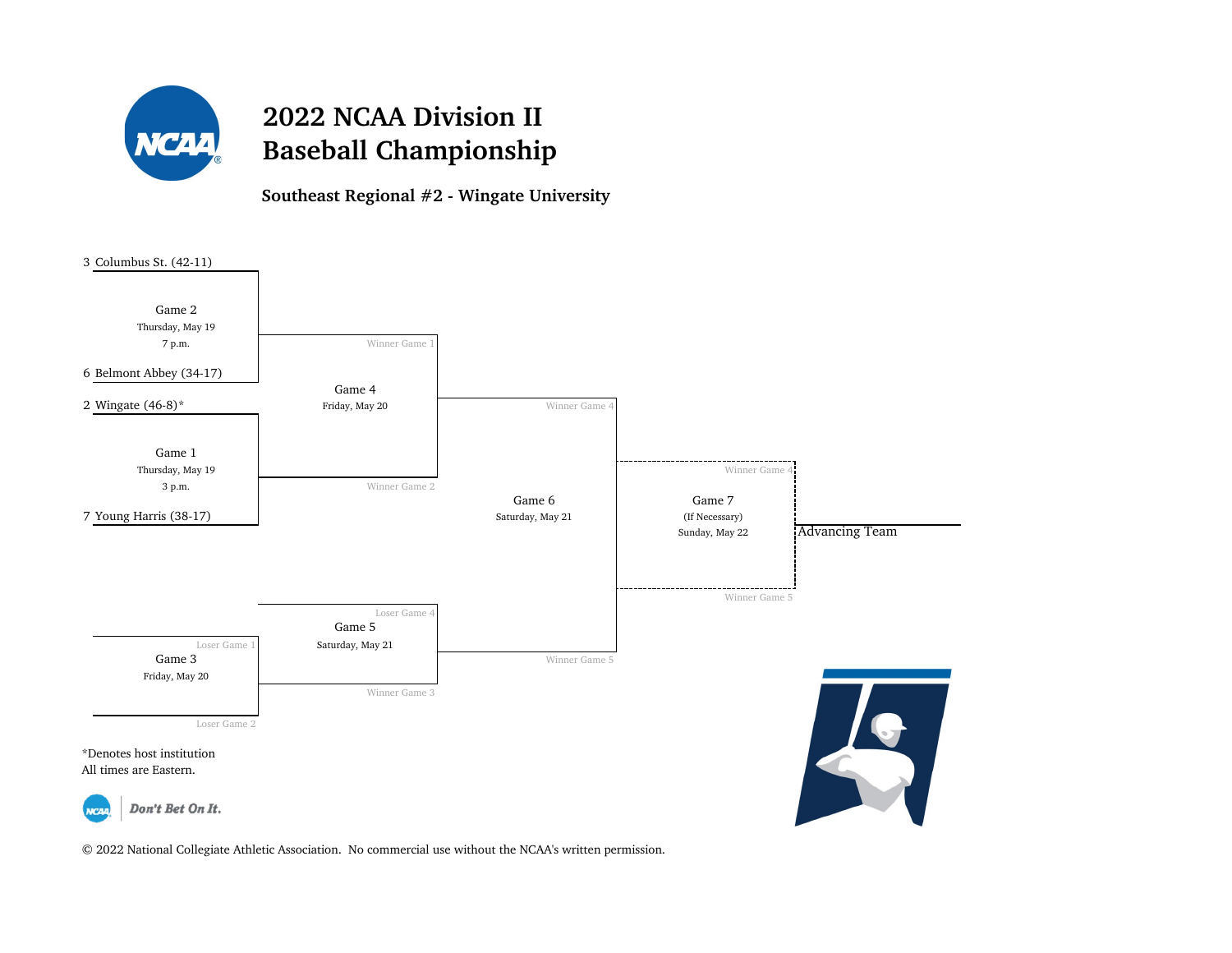

**South Central Regional #1 - Angelo State University**

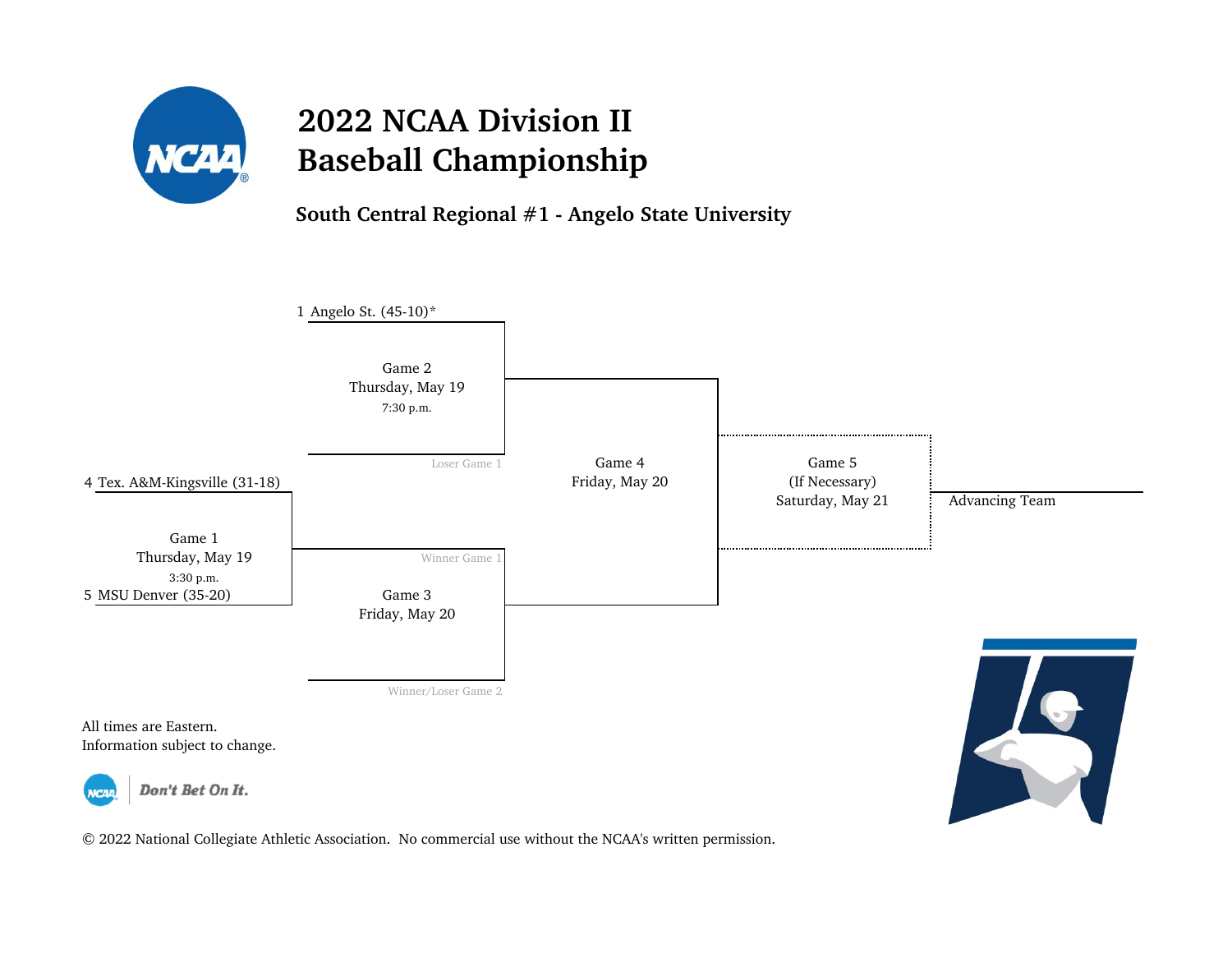

**South Central Regional #2 - Colorado Mesa University**

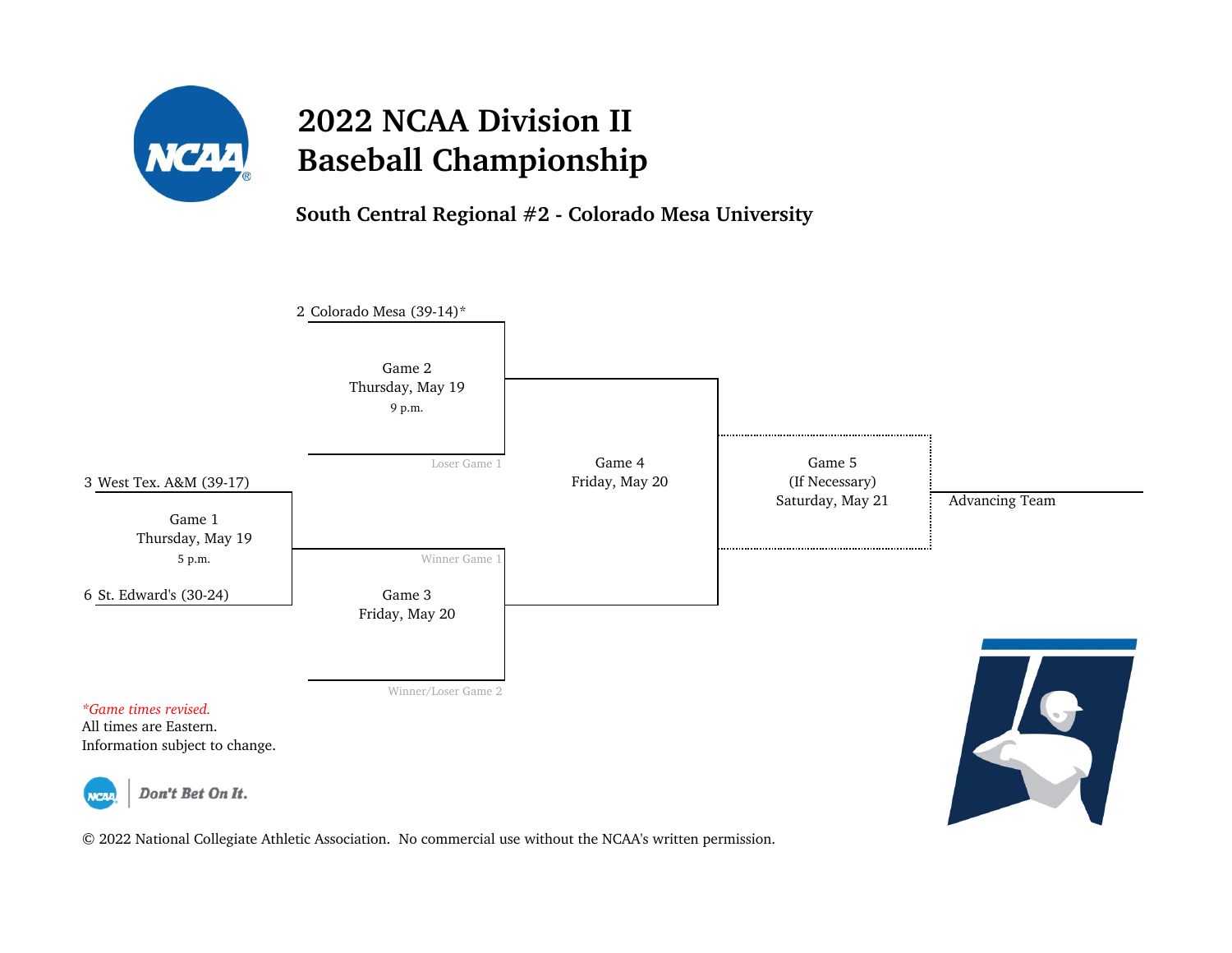

**West Regional #1 - Point Loma Nazarene University**